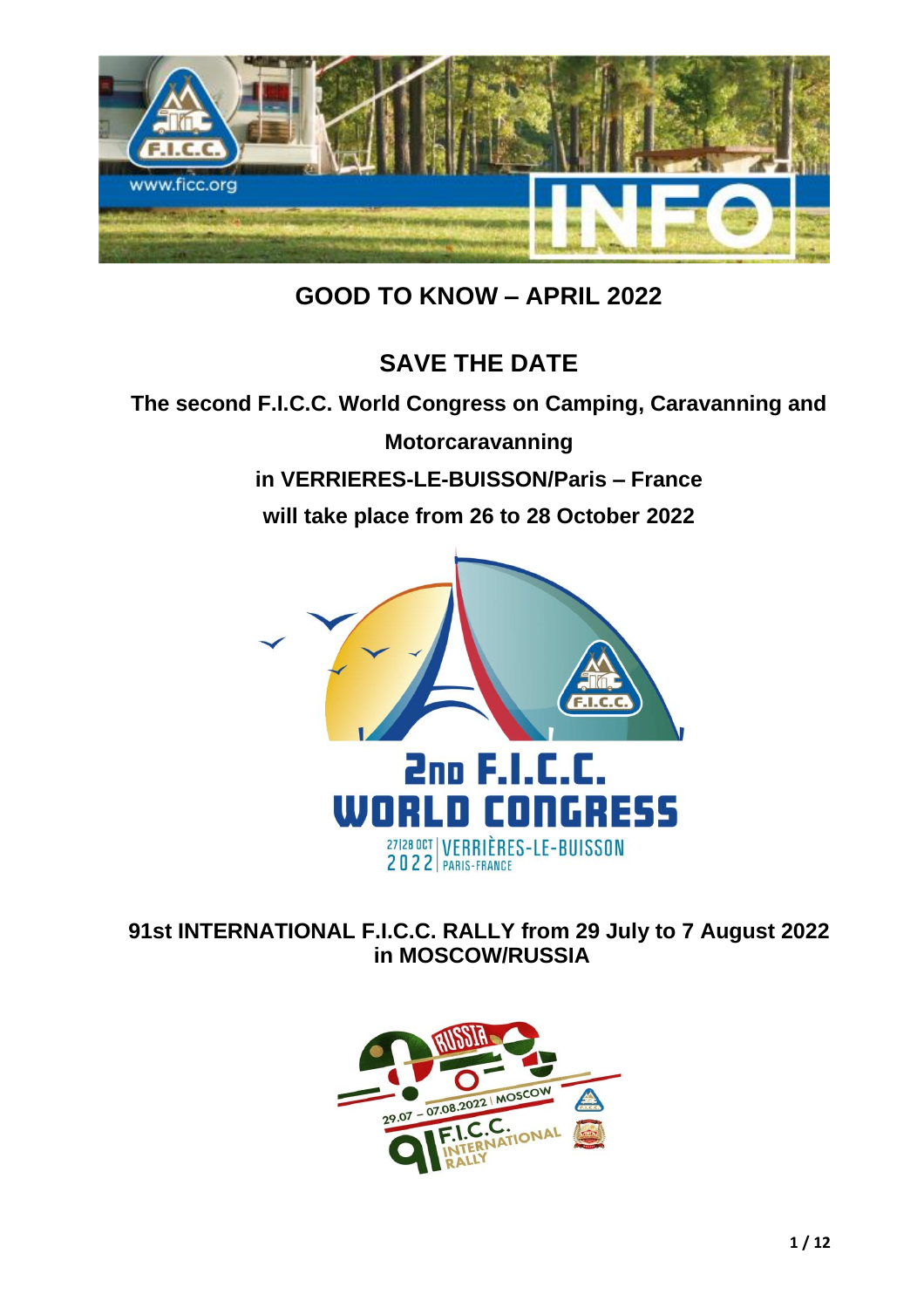

The F.I.C.C. Rally website is <https://rustravelforum.com/en/rally/> and [inforally2022@rustravelforum.com](mailto:inforally2022@rustravelforum.com)

This is where you will find all the information you need and it is updated every month.

# **At its meeting at the beginning of March 2022, the Council decided to move the F.I.C.C. General Assembly from Moscow to Brussels. It will now take place on 25 June.**

# **92nd INTERNATIONAL F.I.C.C. RALLY 2022 from 28 September to 7 October in CHINA**



**Because of the ongoing pandemic and increased travel restrictions in China, F.I.C.C. has agreed with the rally organiser's request, (21RV), that this Rally should be put on hold for the time being.**

> **INTERNATIONAL F.I.C.C. YOUTH RALLY from 6 to 10 April 2023 in the NETHERLANDS**

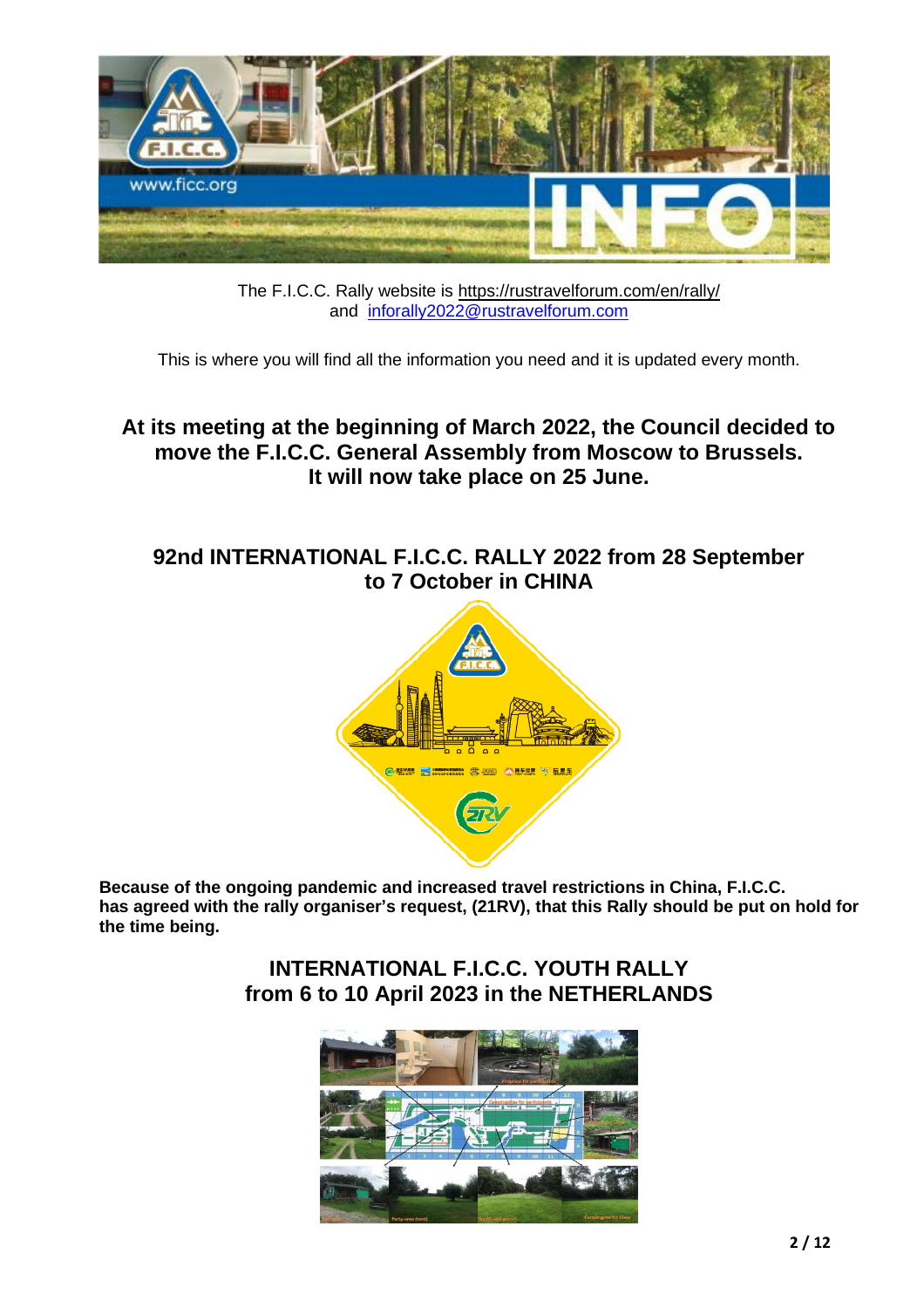

Where: NTKC Campsite "Het Groene Hart" (The Green Heart) in Hazerswoude Address: Voorweg 81

This campsite is principally geared towards campers in tents and can accommodate over 400 participants but there are also pitches for caravans.

Registration fee (as of 2021) is €65 per person (Easter meal, one excursion, disco included).

### **93rd INTERNATIONAL F.I.C.C. RALLY 2023 from 24 June to 3 July in STASZOW/POLAND**



**Further informations in our May edition**

**Official website: [www.pfcc.eu](http://www.pfcc.eu/) English: http://www.pfcc.eu/ang/files/gbfic23.pdf Deutsch: <http://www.pfcc.eu/niem/files/gbfic23.pdf> Français:<http://www.pfcc.eu/franc/files/gbfic23.pdf> Polish: http://www.pfcc.eu/pol/files/rally93.pdf**

# **94th INTERNATIONAL F.I.C.C. RALLY 2024 in SOUTH KOREA**

Organised by KCCF (Korea Camping & Caravanning Federation)

**Under the slogan: "Health and Harmony for all Campers"**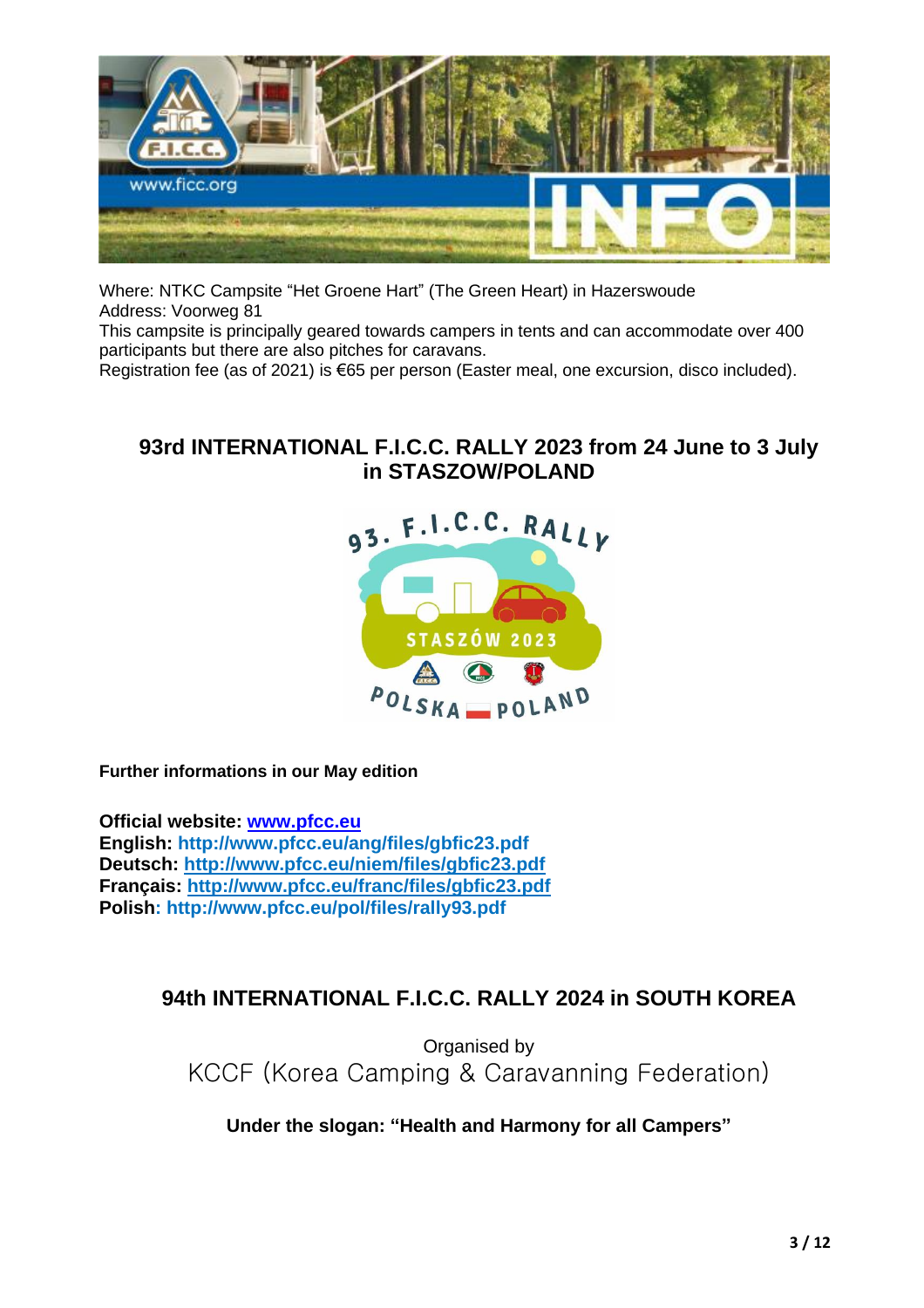

# **Camping/Caravanning/Motorcaravanning**

**Germany:** The German camping sector registered 24.6 million overnight stays between January and the end of August 2021. The numbers were down by only 5.2% compared with the same period the previous year but by 16% compared with the pre-Corona year 2019. Source: Camping, Cars & Caravans (D)

#### **What sort of plugs does one need when camping**

Camping without electricity is unthinkable these days. Beer is now kept cold in a fridge or an electric cool box whereas in the old days one had to make do with a bucket of cold water. Coffee machines, toasters, TVs etc. all need electricity and mobile phones have to be recharged!

The plugs, adapters and extension cables that are needed depend on the installation in/on the campsite, your own camping equipment and the distance between your pitch and the power supply. Before you set off on a camping trip, it is worth checking out the amperage and type of socket outlet on the campsite. This information is to be found on the campsite's website or in the camping guide. A description of the various types of European sockets are given below.



is broches (le mâle). Si le

#### **Northern France, Netherlands, Germany and Belgium**

Campsites in Northern France, the Netherlands, Germany and Belgium are normally equipped with CEE power outlets. These sockets are blue and have three holes. If you want electricity on site, you will need a three-pin plug contact. If the campsite has a type E or F power outlet, you can use the Southern Europe adapter.

#### **Southern Europe**

In Southern Europe, campsites mainly use type E power outlets (2 holes and a pin). If you want to use an extension cable or a CEE plug, you will need a Southern Europe adapter.

#### **Great Britain**

Many campsites have CEE connections but there are exceptions where a British plug (3 rectangular holes) is required. So it is essential to have a CEE/British adapter with you.

#### **Switzerland**

Switzerland has its own version of 3 hole sockets for which a Swiss adapter is necessary.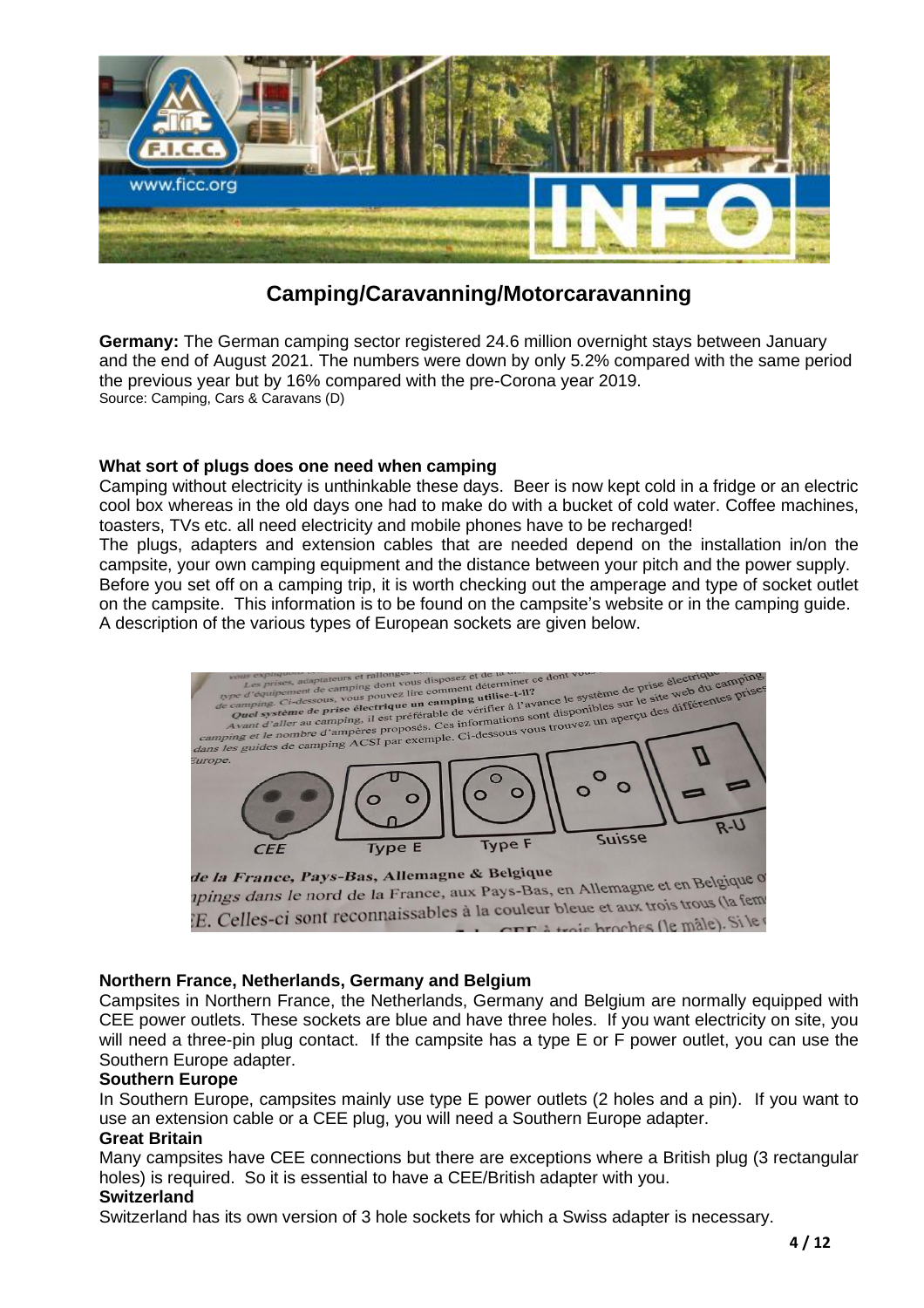

#### **Why do you need a CEE extension cable and not an "ordinary" one?**

It is important to use a CEE extension cable rather than an "ordinary" one for an earthed power outlet. Extension cables that one uses at home are made of a type of PVC that should not be used on campsites for safety reasons. On a campsite you need a waterproof cable made of neoprene with a CEE plug. Check that cables are marked either HO7RNF, 07RN or RN.

Even if you nevertheless choose to plug a cable with a CEE connection that you have brought from home into the current column, you will still need an adapter because an "ordinary" type E or F socket cannot be used with a CEE connection.

#### **What length extension cable do I need for use on a campsite?**

Usually 20 to 25 metres is long enough though sometimes you might find you need up to 40 metres.

#### **Electricity in my caravan or motorcaravan.**

You will need a CEE extension cable for electricity in your caravan/motorcaravan. The plug (which has pins) is connected to the current column and the socket (which has holes) is already part of the caravan's electrical installation. If you need electricity in your awning, then you should get an elbow connector that can be plugged into the caravan and has a plug that fits a Type E or F plug.



If the campsite does not have a CEE connection, in addition to the CEE extension cable you will need an adapter with the appropriate connection i.e. type E plug for Switzerland or Great Britain for a CEE socket.



If the campsite has no CEE connection, you will also need an adapter with the appropriate connection.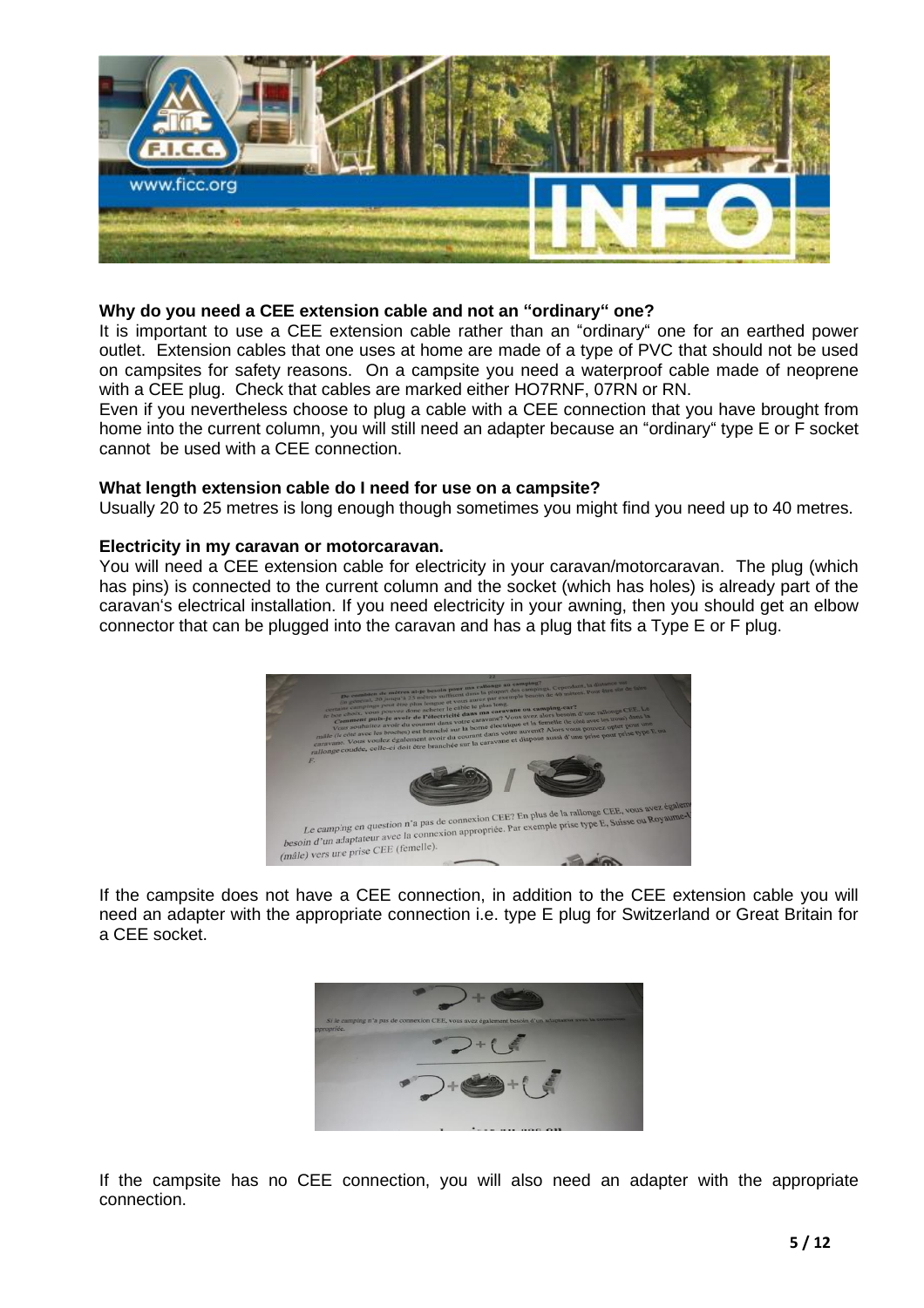



### **There are other sorts of plugs**

Tri-phase plugs 3P+T plugs 32A 380V 3 H waterproof IP67 380V 32 A 3-pole + earth 3H CE,IP67 Product conforms to EN60309-1 and EN60309-2 standards Length:150 mm, outer diameter: 93mm Maximum diameter of the input cable: 22mm / for cable of 2.5 to 6 qmm – temperature range between -25°C and +40°C Weight: 140 g

Tri-phase plugs portable 3P+T socket 32A 380V waterproof IP67 380V 32A 3-pole + earth CE,IP67 Product conforms to EN60309-1 and EN60309-2 standards Length: 166mm, size: 98 mm Outer diameter: 93.5 mm, maximum diameter of input cable: 22mm/ for cable of 2.5 to 6 qmm – Temperature range between -25°C bis and + 40°C Weight: 305 g

#### **This adapter connects the red CEE 16A plug with the blue CEE 161 socket But why do you need an adapter ?**

These adapters allow you to connect a red CEE 32A 5-pin plug to a blue CEE 16A 3-pin plug (oven plug) (only one phase connected). This is useful if, for example, a campsite only has one CEE outlet.

The robust neoprene cable is versatile and can be used in any number of situations. This is an excellent quality product. The outer skin is made of neoprene, a very resistent type of rubber that is used in industrial processes. The adapter is extremely useful on campsites. Vehicles can drive over them without damaging them and they are not affected by rain or damp. The adapter conforms to IP44 i.e. it is waterproof.

**Characteristics** CEE 16A blue connection with cover: can be connected to a portable charger. Suitable for professional use. Outer skin in neoprene rubber. Source: A.C.C.C.W.(B)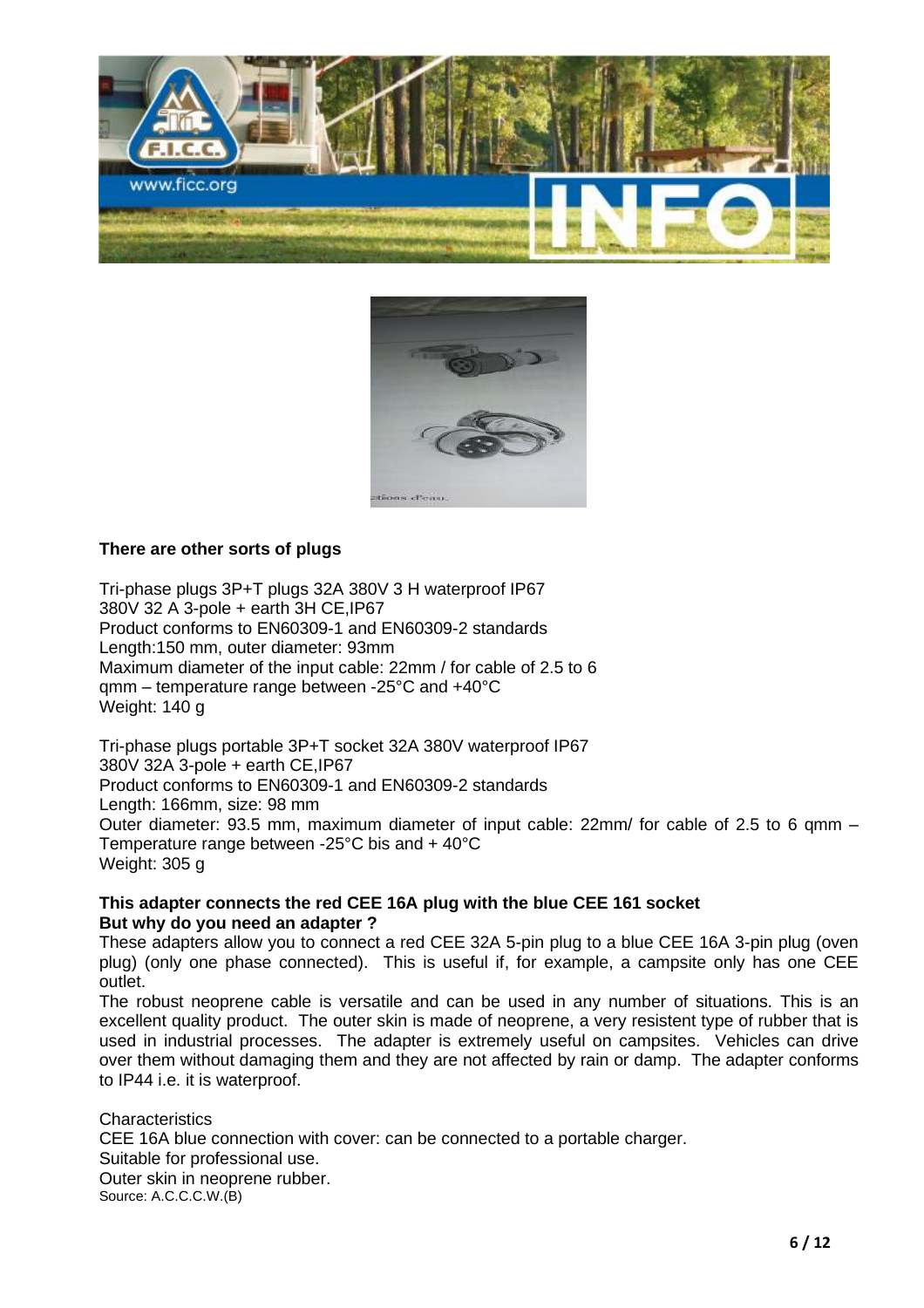

### **Practical tips – for campers too**

Tea and coffee often leave a stain on the inside of **thermos flasks** through constant use, but this can be removed. Mix a small packet of baking powder with hot water and pour into the flask. Leave for two hours, empty and rinse out and your thermos flask is as good as new.

# **MISCELLANEOUS**

### **Traffic and travel**

You can't really get lost on the **Camino (Way of St. James**). All of the routes are marked with a yellow or gold scallop shell on a blue background displayed on the walls of buildings, on trees and gateposts or on the ground, confirming that pilgrims are on the right track.

The same sign (a scallop shell) also identifies guest houses and hostels that welcome pilgrims.

**Austria:** New motorway tolls for heavy goods vehicles and cars up to 3.5 tonnes came into force in Austria on 1.12.2021. Motorway vignettes were first introduced back in 1997. All cars, motorbikes and caravans up to 3.5 maximum permissible weight must display a valid vignette when driving on any motorway or expressway/highway that imposes a toll. Vignettes can be pre-bought on-line and are valid for 10 days, 2 months or 1 year. They are also available in over 6,000 outlets at home and abroad including ASFINAG toll shops and the ASFINAG on-line app. Further information from [www.asfinag.at/maut-vignette/vignette/.](http://www.asfinag.at/maut-vignette/vignette/)

Source: DCC(D)

### **Health**

Germany estimated that there were about 20,500 **centenarians** in the country in 2020, 80% of whom were women.

If you **sprain your foot/ankle** you should avoid putting any weight on that leg. Use an ice pack on it at regular intervals for the first 48 hours. An elastic pressure bandage will also help because it supports the damaged tissue.

In addition, you should rest with your leg raised to help reduce the swelling and bruising.

### **Curious facts/Environment/Culture**

**Germany:** A miniature wonderland known as MiWuLa opened in Hamburg in 2001 and this model railway has grown steadily over the years (over 1500 sq.m). Last year "Rio de Janeiro" was added. With 1.4 million visitors, the layout is a real attraction for the young and young-at-heart.

**Spain:** The Virgin Mary tower (138m) topped by its twelve-pointed star was inaugurated last year above the **Sagrada Familia basilica.** The architect Antoni Gaudi (1852-1926) designed this very controversial edifice that has been completed by seven other architects. It is considered by some to be kitschy or giant tourist attraction (Modernist style), but it is neverthelss one of Barcelona's main highlights and an important source of income since the entrance ticket for a guided tour is over 40€. The plan is for the basilica to be completed by 2026.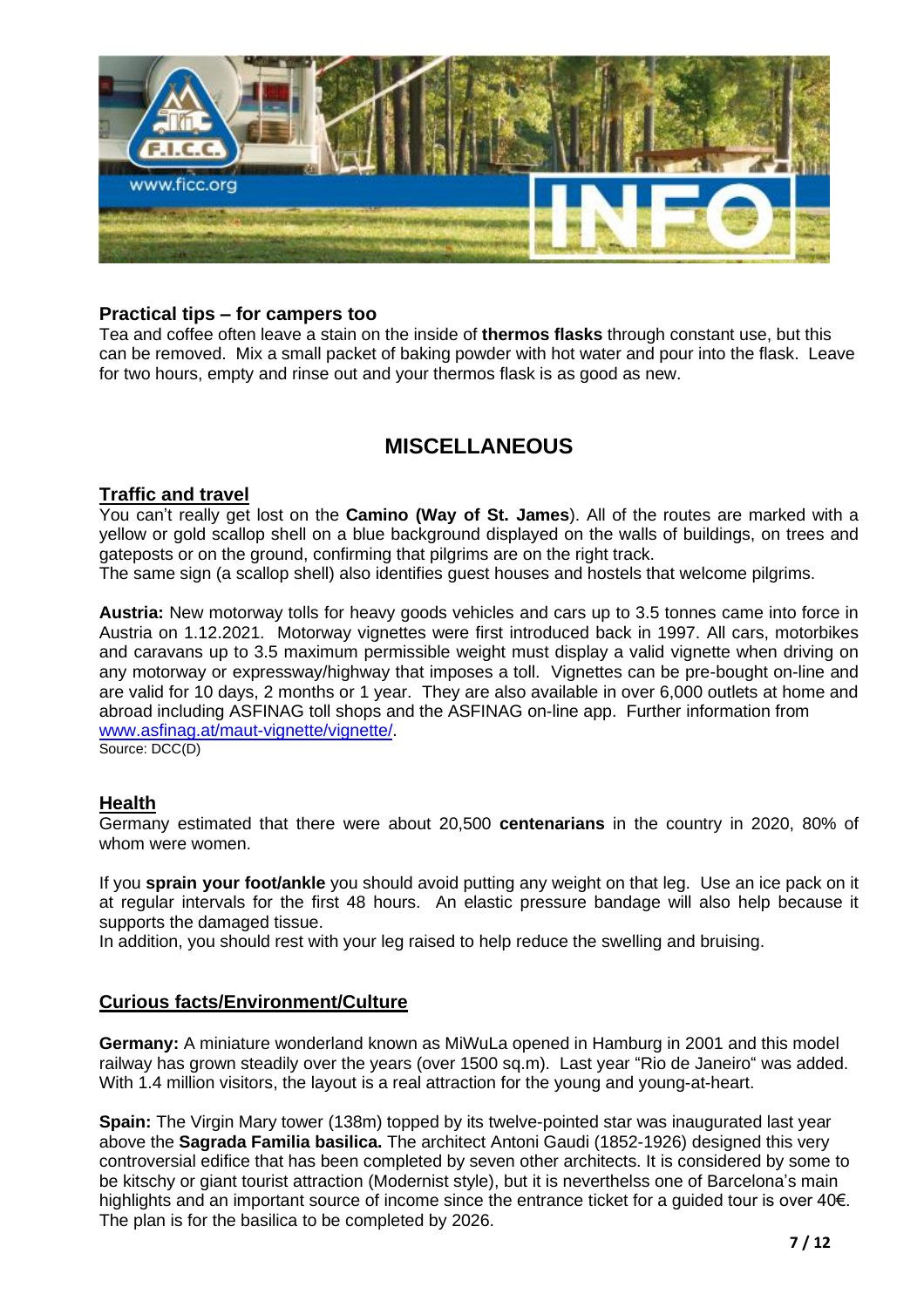

**France:** The number of **sparrows** in Paris has fallen by 70% since the turn of the century. People are now setting up nesting boxes and are feeding the birds to encourage them to reproduce and multiply. The Parisian "Little Sparrow" (Edith Piaf) is a symbol of the city and there are even guided walks through the four so-called "Little Sparrow districts".

There are over 200,000 tonnes of extracted **gold** in the world, the equivalent of melting down a tower around 22m high. There is still a lot of undiscovered gold in volcanoes, old mines and caves. It is thought that these reserves and output will last another 15 to 20 years.

**The tiny hole in the middle of the triple-glazed windows of aircraft** prevents condensation collecting and the window panes misting over. It also helps pressurization. As the aircraft climbs higher the outside pressure decreases and, so that passengers are able to breathe freely, the pressure inside the cabin is increased. If the difference in pressure is too great the glass would break but the small hole keeps the pressure in equilibrium in the hollow space between the middle and outer panes.

# **INTERESTING NEWS FROM F.I.C.C. AND ITS MEMBERS**

### **Fédération des Campeurs, caravaniers et camping-caristes (FFCC) / France**

elected a new President at its General Assembly on 7 April 2022. Mr. Jacques BOURDON takes over from Mr. Gérard Couté, who has presided of the French federation for 15 years and has now reached the age limit laid down in the statutes. Mr Bourdon is 61 years old, comes from Le Mans and works for SDIS 72, is a volunteer firefighter and has been a member of the FFCC Board of Directors for a long time. We wish Mr Bourdon every success in his new duties.

Mr Couté continues to represent FFCC on the F.I.C.C. Board of Directors.

The **DCC Technical Award** was presented to the Dr. Keddo company at the Leipzig Tourism and Caravanning Fair in November 2021 in recognition of its AirKed air filter that can be installed in caravans and motorcaravans.

### **FNHPA (Fédération Nationale de L'hôtellerie de Plein Air – National Federation of Outdoor**

**Hospitality)** has come up with a really interesting initiative regarding sustainable development and more especially as regards the best accommodation

options and facilities on offer from this standpoint. The French federation wants to highlight and commend the FNHPA affiliated campsites that are investing in sustainability. A jury has been set up composed of professional representatives of the press, of ATD, ADEME, FREDON and on the consumer side, from FFCC, the **Fédération Française des Campeurs, Caravaniers et Camping-Caristes**' (all national partners of FNHPA).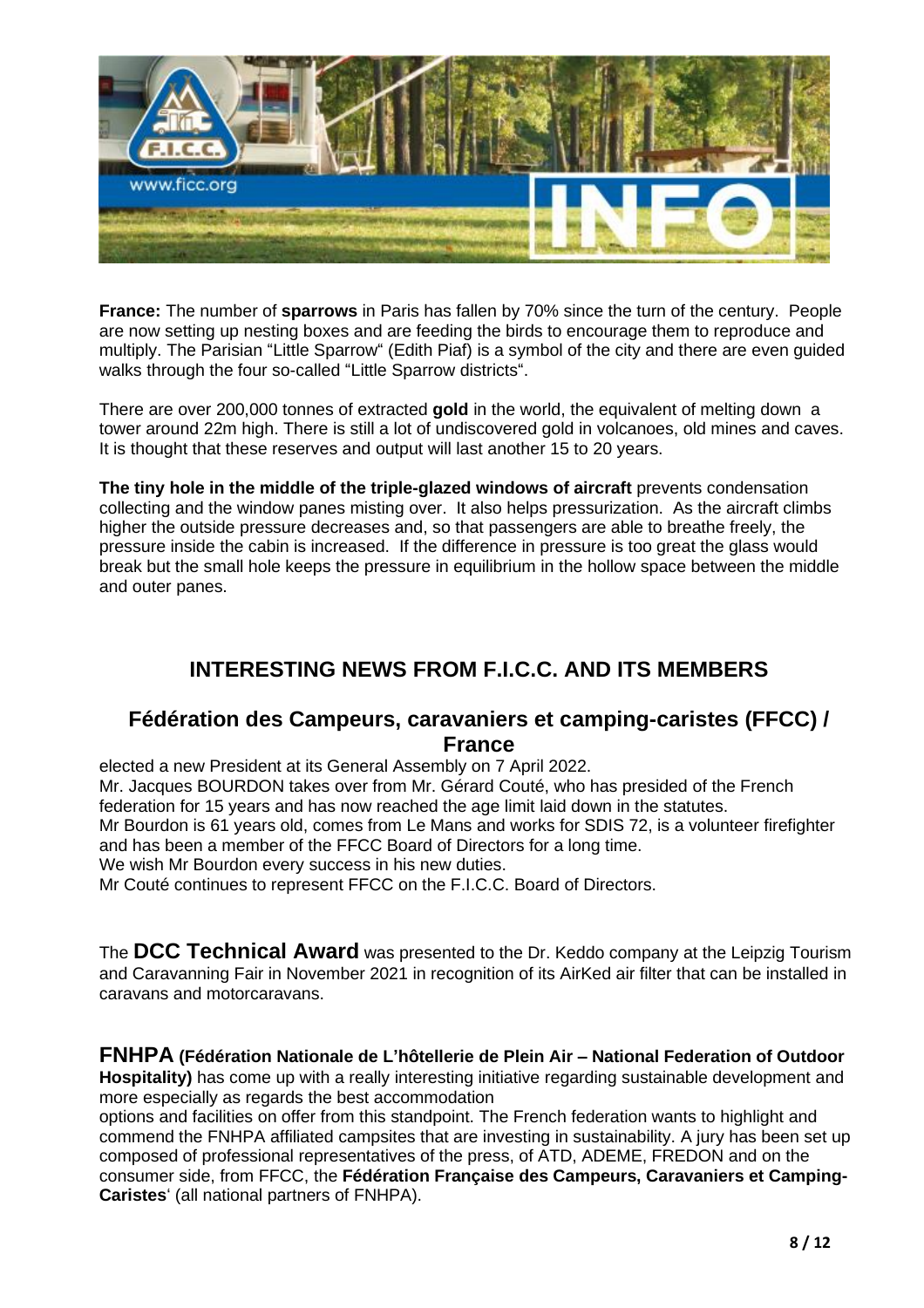

**Touring Club Malta** informed us that after many years of discussions and negotiations, there is finally a "sosta" (stopover/parking area) for Touring Club Malta members' motorhomes.



**Caravan Club of Sweden** (S) organises the Nordisk Camping Festival in Falun from 6 to 10 July. Campers who are members of a F.I.C.C. affiliated club or association can participate in this event.



More information/ Please contact Caravan Club of Sweden e-mail: kansli@carvanclub. and nect2022.caravanclub.se

FRAME PROGRAMME

Wednesday 6 July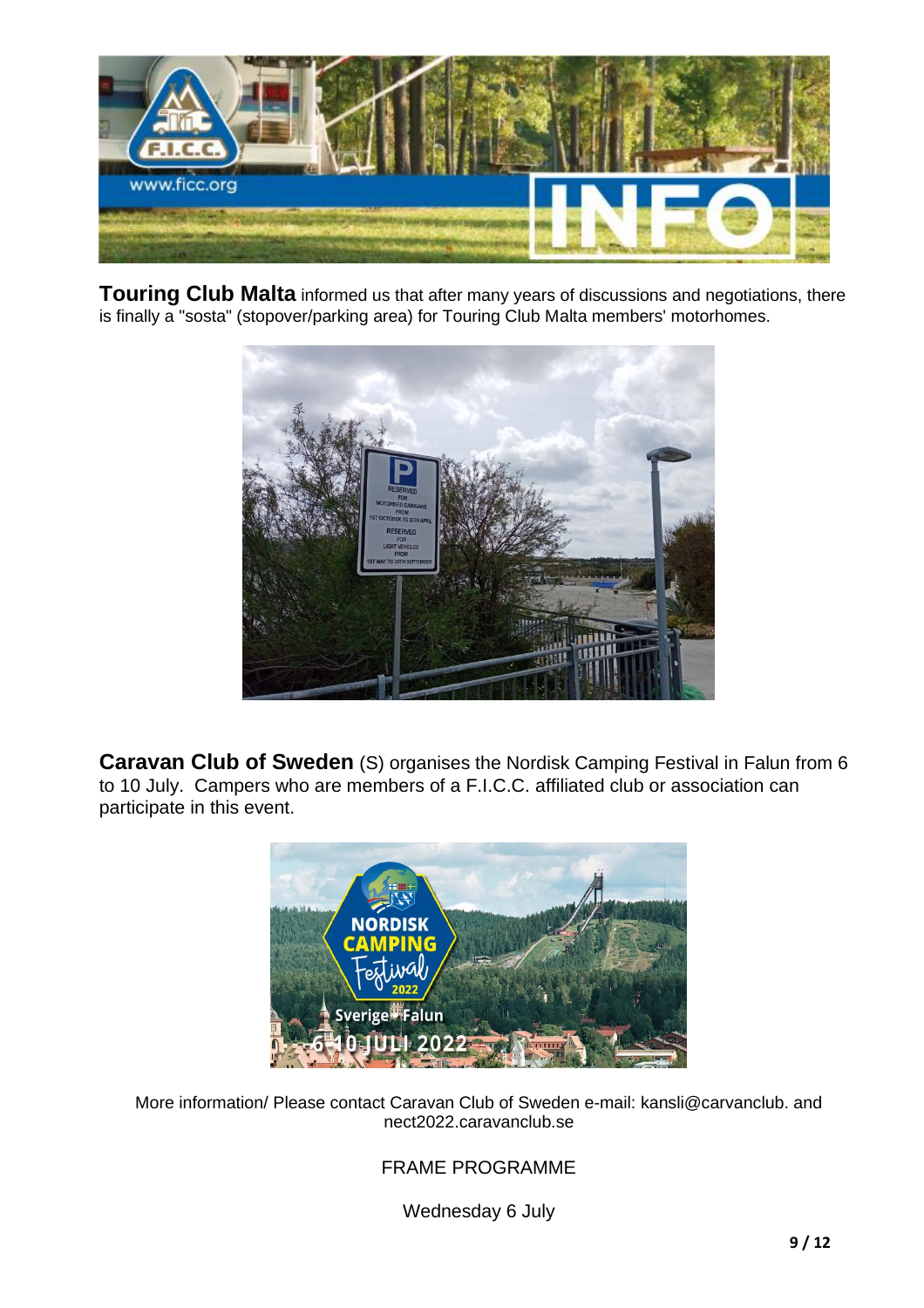

12h to 22h - Arrival Thursday 7 July 11h Caramba Training 16h hosted by NCT 19h Anita with the CC-boys

Friday 8 July 11h Caramba Dog sledding tour for children 19h till 23h. Entertainment in the tent with Pär Hedberg

Saturday 9 July 16h Closing ceremony 19h to 23h Remix invites you to dance in the tent

> Sunday 10 July 14hrs Departure

**Udruga Kampista Hrvatske** (UKH/Croatia) will organise the 22nd Adria Camping Rally this year from 18 to 25 June 2022 at the campsite "Autokamp Velijoze Savudrija/Croatia. The programme and the participation fees with the registration form can be found at

https://camping-croatia.com/adriacampingrally2022/. and ukh@camping-croatia.com

A varied programme and interesting excursions await you.

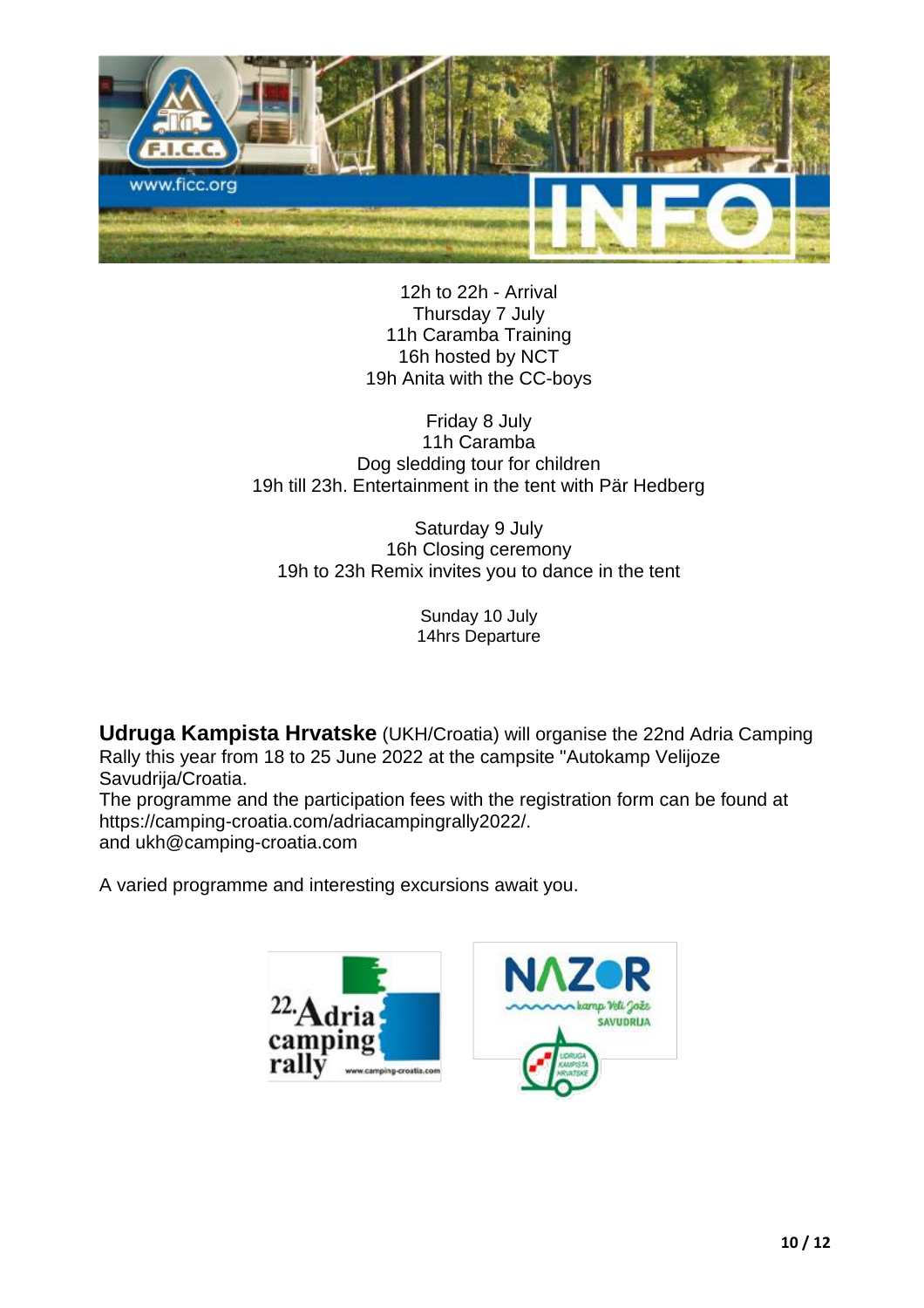

# **"CAMPING WITH FICC"**

is a YouTube channel, where you can communicate not only with F.I.C.C. members but with all campers across the world and share their camping tips, experiences and memories before setting off on a camping trip, and even while you are away. This enables everyone to get maximum pleasure from this type of outdoor tourism.

Travelling, discovering the wider world, waking up in a different place every morning...

Whether you travel alone or in a group, a trip in your caravan is always an adventure. But so that this adventure does not end in disaster, F.I.C.C. recommends checking out the video "Ten best practices before departure" that was made by the F.I.C.C. Motorcaravanning Commission.

**"Camping with FICC" is accessible via the following link:**

**<https://www.youtube.com/channel/UClDBeAqa72QIJ96q-CPrp-Q>**

# **F.I.C.C. e-Book**

The **Camping Card International website** was totally updated in October last year with new functions and user-friendly instructions and descriptions of the advantages available to CCI users.

In order to gain access to the detailed information, the user/camper must register on the website www.campingcardinternational.com although all of the benefits associated with the CCI are apparent without registration.

Once users/campers have registered and shown that they have a valid CCI, they have access to the CCI e-book listing all of the discounts by country plus specific tourist information that will ensure that they enjoy their camping holiday to the full.

As a registered user, give your email/password and select the country of your choice in order to download the e-book as a pdf file (available in English only for the moment).

You will also find the CCI app in Apple Store and Google Play that is simpler to use on your mobile device.

F.I.C.C. and your CCI team wish you a wonderful, relaxing camping holiday!